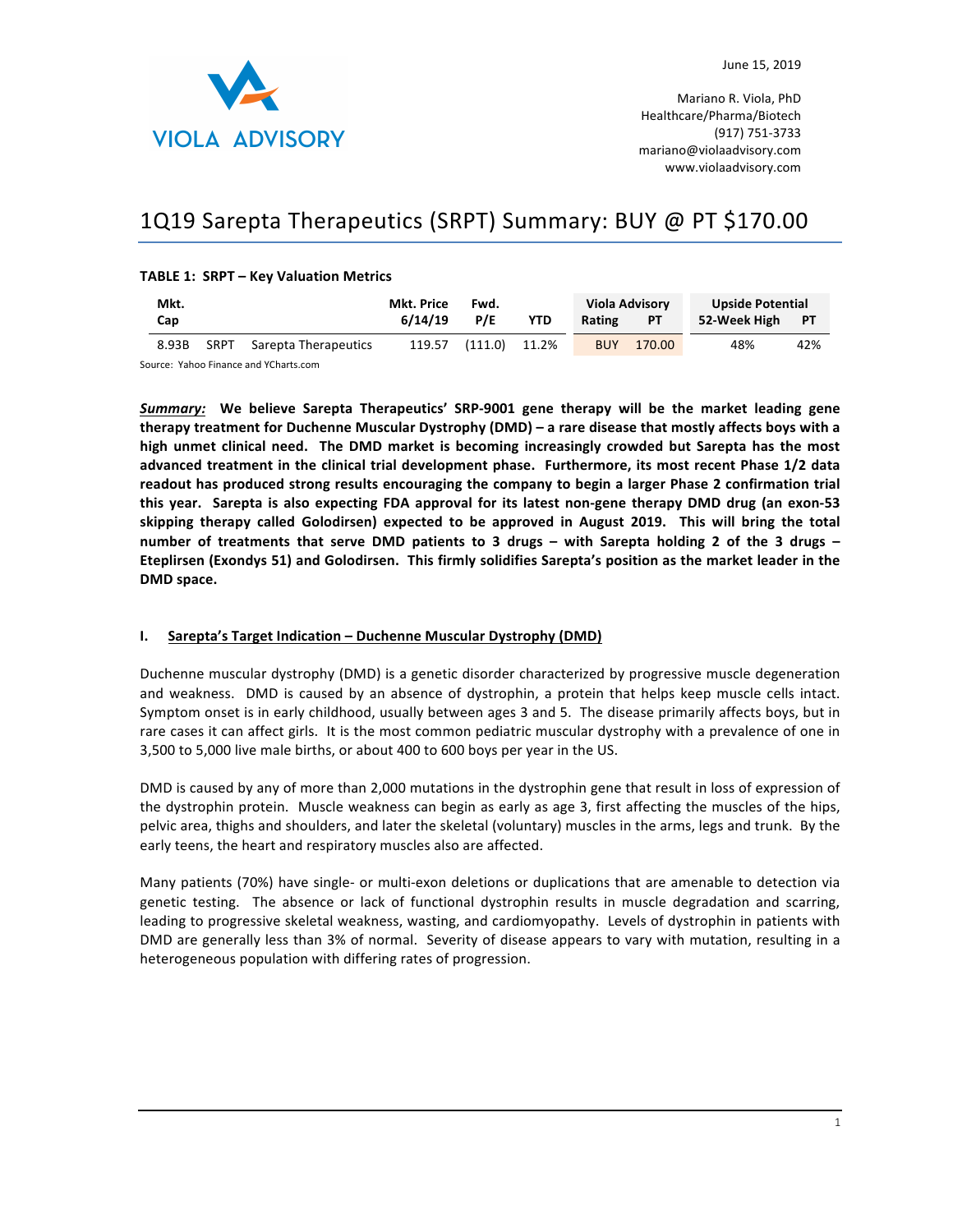#### **II.** How Sarepta's Gene Therapy, SRP-9001, works to cure Patients with DMD

#### **FIGURE 1: Normal Synthesis of Dystrophin Protein**



As part of ribonucleic acid (RNA) synthesis, exons are connected to generate messenger RNA (mRNA) that encodes dystrophin (see Figure 1).

In patients with DMD, mutations in the exons (regions that code for the dystrophin protein) of the DMD gene cause misalignments in the transcription reading frame that lead to nonfunctional or absent dystrophin (see Figure 2).



**FIGURE 2: Exon Deletion causing lack of Dystrophin production in DMD** 

Mutations in a single exon can disrupt all downstream synthesis of protein if the reading frame is disrupted (socalled "out-of-frame deletion"), leading to non-functional (and generally markedly shortened) protein being produced. The absence of functional dystrophin leads to inflammation and degeneration of muscle.

Exon-skipping therapies are anti-sense

oligonucleotides that target dystrophin pre-messenger RNA (mRNA) and induce skipping of the mutated exons, converting the mutation into an in-frame mutation, and allowing downstream exons to be transcribed. The remaining exons form a shortened mRNA that encodes a shortened but partially functional dystrophin protein (Figure 3).



**FIGURE 3: Exon-Skipping Therapy leads to a shortened but functional Dystrophin production** 

Animal models and observational data suggest that restoration of small amounts of dystrophin (between 2-4% of normal) may be beneficial in slowing progression of the disease, though clinical correlation has yet to be established. 

Source: Duchenne Muscular Dystrophy: Draft Evidence Report, Institute for Clinical and Economic Review, May 22, 2019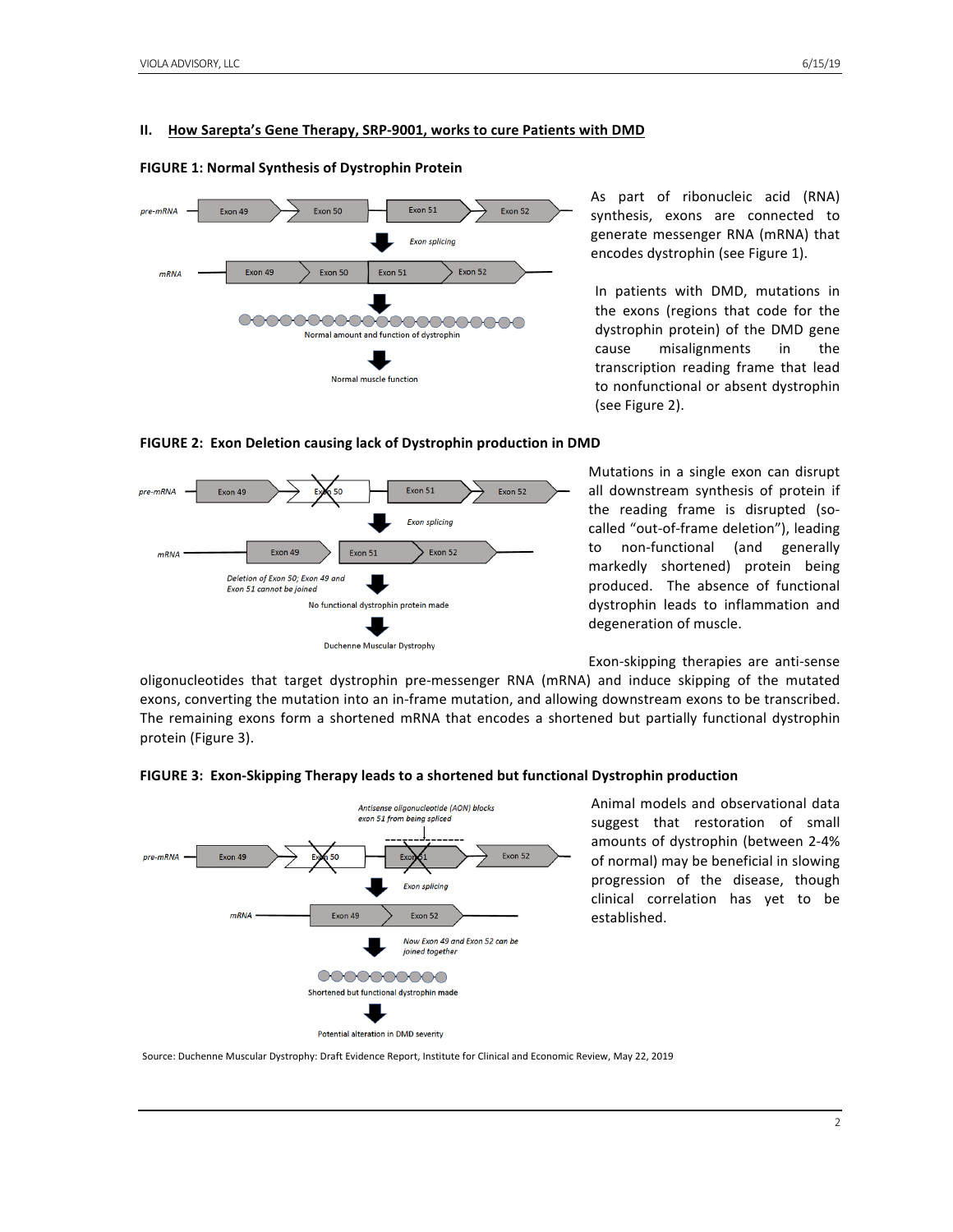### **III.** Reasons for our Bullish Sentiment

### 1. Latest SRP-9001 Data Readout showed robust results

On October 3, 2018, Sarepta released a nine-month data on four boys with Duchenne muscular dystrophy (DMD) enrolled in Study-101 testing SRPT's microdystrophin gene therapy SRP-9001. Results of the study were robust, showing marked improvements in the boys' functional performance, unprecedented biomarker results and a good, clean safety profile with no signs of adverse effects.

SRP-9001 uses an adeno-associated virus, or AAV, to deliver microdystrophin, a shorter version of the dystrophin gene that contains enough information to produce and restore the function of dystrophin. The therapy was developed by researchers at Nationwide Children's Hospital in Ohio and licensed by Sarepta. SRP-9001 delivers the microdystrophin gene exclusively to the muscle tissue  $-$  in particular, the heart muscle. Rescuing heart muscle function is vital since DMD patients frequently die of heart disease.

# A. Clinical Study-101 Design

- Clinical Study-101 (NCT03375164) enrolled four boys with DMD, ages 4 to 7, with blood levels of creatine kinase (CK), a marker of muscle inflammation, at the beginning of the trial (baseline) between 20,000 and 35,000 U/L (upper limit).
- Each was given a single dose of SRP-9001 administered into the bloodstream. To prevent their immune system from targeting and destroying the therapy, they also received corticosteroids. A high dose was given through the first 30 days, followed by their standard-of-care corticosteroid dose.
- The study's primary goal was safety, but several secondary endpoints focused on changes in muscle function, including the 100-meter timed test, time to rise, four-stair climb test, as well as the North Star Ambulatory Assessment (NSAA).
- NSAA is a 17-item rating scale used to measure motor abilities  $-$  such as the ability to rise from the floor, to get from lying to a sitting position and from sitting to standing – in ambulant patients. Scoring ranges from zero (patients unable to perform any of these activities) to 34, when all are achieved.

# B. Summary of Clinical Study-101 Results

- Analysis of muscle biopsies done at 90 days post-gene therapy injection showed a widespread localization of dystrophin at the sarcolemma (muscle membrane).
- Researchers quantified the amount (called intensity) of microdystrophin at the muscle membrane and reported a 96% increase compared to baseline or pre-treatment.
- Researchers also detected 81.2% of microdystrophin-positive muscle fibers across the four patients at 90 days post-treatment.
- Another technique, called Western blot, was used to quantify the total amount of microdystrophin protein. After adjusting for fat and fibrosis, a 95.8% increase in microdystrophin was seen compared to study start. An increase of 74.3% was still seen when not adjusting the results.
- The microdystrophin gene was present at 3.3 copies per cell. Biopsy data taken together was very consistent in terms of the number of copies and the amount of dystrophin present. Researchers saw a high level of widespread microdystrophin expression 90 days post-biopsy.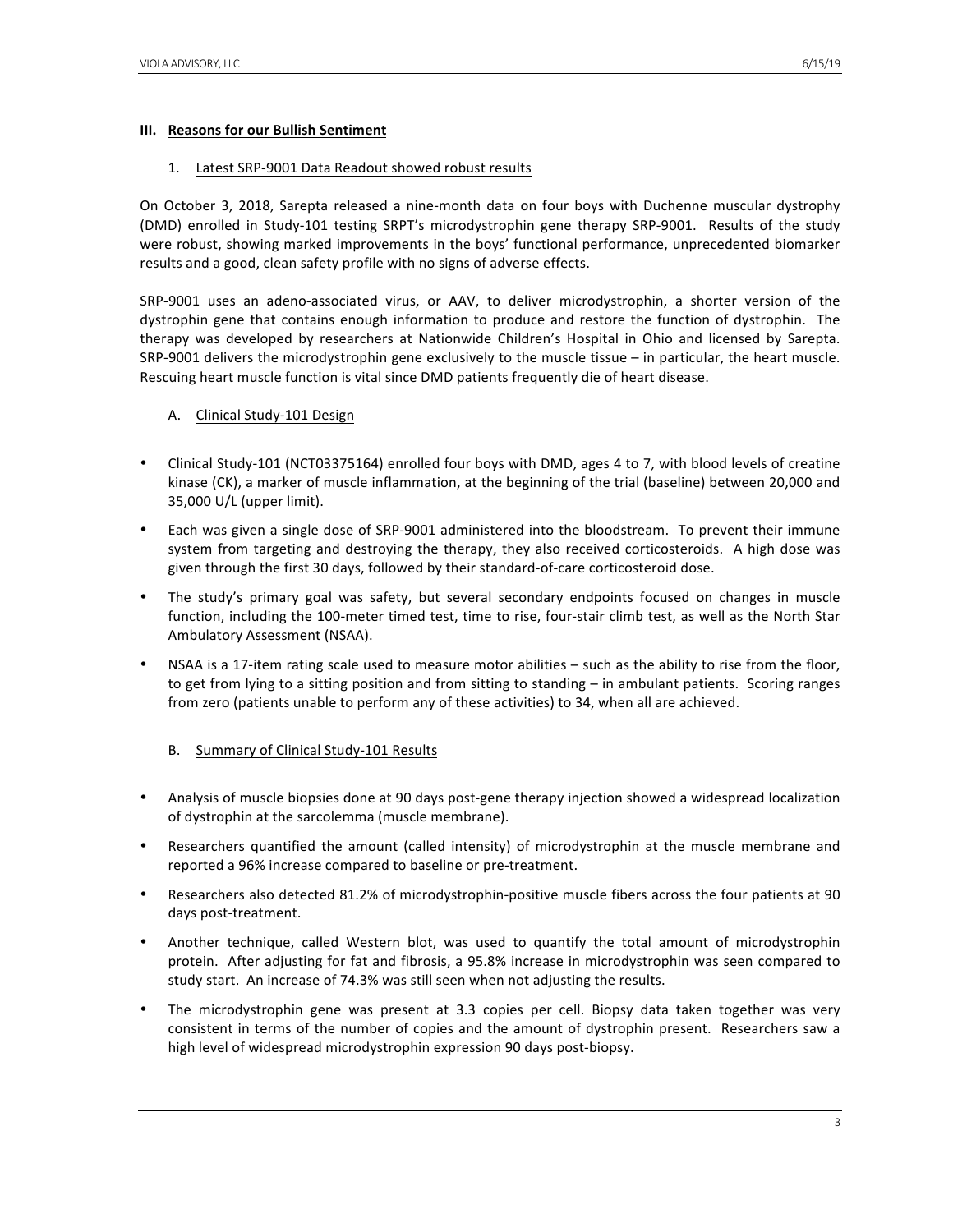- Almost nine months (270 days) after treatment, NSAA scores showed a significant improvement in motor abilities.
- NSAA data from patients one, two and four, ages 4 to 5, showed that the score increased by eight points in about nine months. Natural history data on 4- to 5-year-olds with DMD shows that steroid treatment leads to an improvement of two points in the NSAA score.
- Patient number three, 6 years old at the trial's beginning, had the highest baseline NSAA score 26 and still showed an improvement of two points at nine months. This small improvement is important, as natural history data from 6- and 7-year-olds show an actual decline by four points over the course of a year.
- Pooled data from all patients showed a mean improvement of 6.5 points from baseline (study start) in the NSAA score. The results indicate that the patients can do six activities independently that other untreated DMD boys cannot do.
- Findings across every additional functional measure time to rise, four-stair climb test, and the 100meter timed test - also showed an improvement from baseline until day 270 across all four patients.
- According to the new data, the time to rise improved by 0.8 seconds, time in four-stair climb test improved by 1.2 seconds, and the 100-meter test by 7.95 seconds.
- The inflammation biomarker CK showed an overall decreasing trend over time. Although there was some variability, which researchers linked to a break in protocol guidance – namely, patients engaging in these activities before CK was measured (activity can induce a spike in biomarker levels), the data shows an overall trend toward decreased levels of CK, which researchers deemed encouraging.
- While CK levels in DMD boys ages 4 to 7 was between 20,000 to 40,000 U/L, this range was only detected at the study's start. In later measurements, the values were always declining. Most importantly, when looking at the improving NSAA scores in relation to lowering CK levels during the nearly nine-month period, there was a clear consistent improvement.
- Researchers saw that the decrease in CK was linked with steroid use, a finding seen in other studies.
- No immune responses against microdystrophin were seen throughout the trial.
- Safety signals remained positive, with patients continuing to do well and free of evidence of adverse side effects.
- Three patients had elevated gamma-glutamyl transferase (GGT), a marker of liver damage, but these levels returned to normal within a week after increasing the dose of steroids.
- The study will follow these patients for a total of three years. No further biopsies are scheduled for intermediate time points.

Sarepta plans no further updates in these first patients, with the focus now shifting to a Phase 2 placebocontrolled trial.

Study-102 (NCT03769116) will be enrolling 24 boys with DMD, ages from 4 to 7 years old and will randomize participants to gene therapy or placebo. The trial's main outcome is to continue to assess the therapy's safety and changes in microdystrophin protein expression after 12 weeks. Around 13 patients have already been enrolled.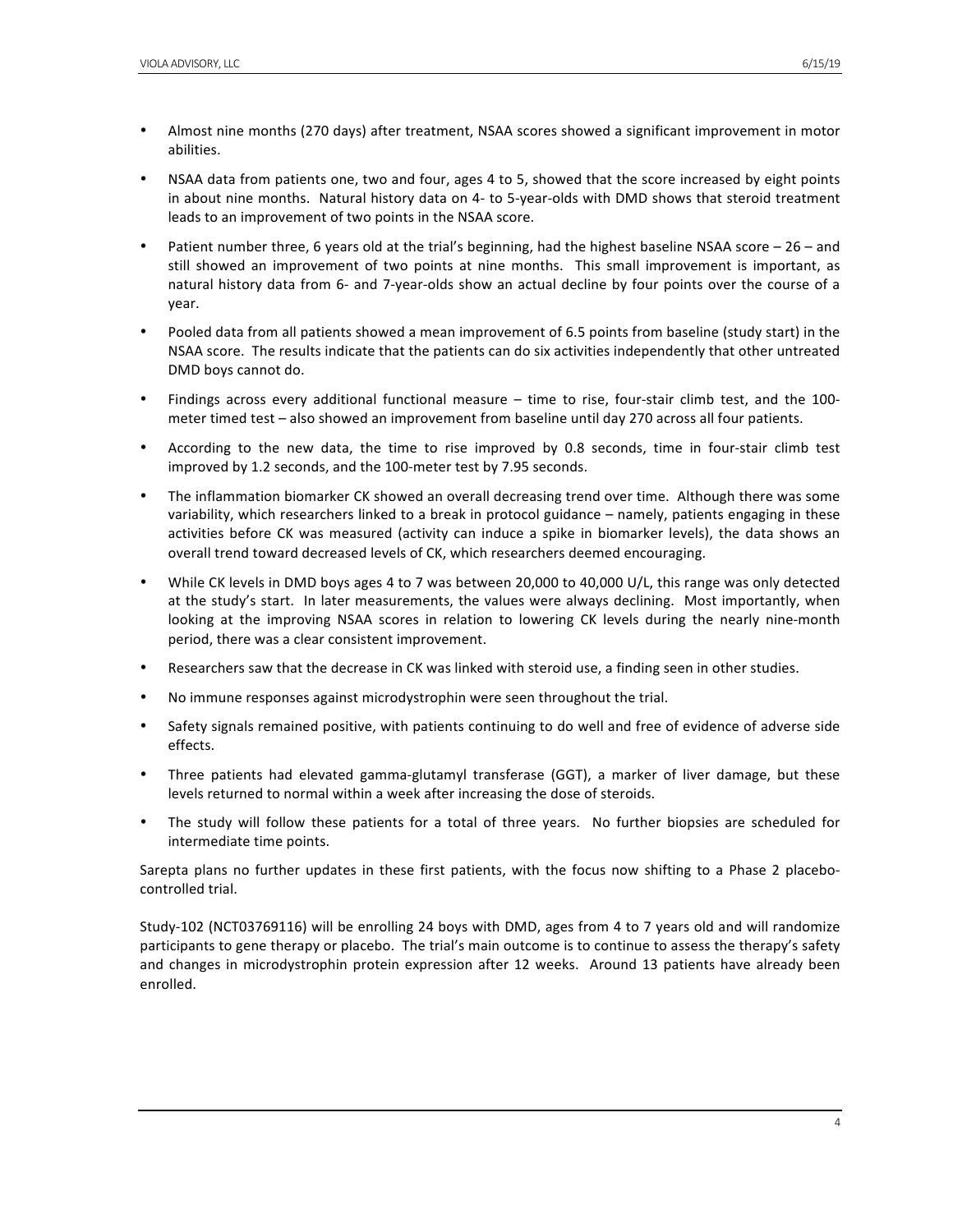#### 2. Sarepta is the current market leader in the DMD space

Along with sickle cell disease and beta-thalassemia, muscular dystrophies have become an attractive target for companies working in gene therapy. DMD, especially, is the focus of several companies' research  $-$  with Sarepta, Pfizer and Solid Biosciences considered the most advanced (see Figure 4). Vertex Pharmaceuticals new entry into the space using CRISPR/Cas9 gene editing also adds a new platform to the mix.

| Project      | Company              | <b>Mechanism</b>                       | 2024e Sales (\$M)            |
|--------------|----------------------|----------------------------------------|------------------------------|
| <b>Filed</b> |                      |                                        |                              |
| Golodirsen   | Sarepta Therapeutics | Exon 53 binding oligonucleotide (RNAi) | 331                          |
| Phase 3      |                      |                                        |                              |
| Casimersen   | Sarepta Therapeutics | Exon 45 binding oligonucleotide        | 250                          |
| Suvodirsen   | Wave Life Sciences   | Exon 51 binding oligonucleotide        | 235                          |
| Phase 2      |                      |                                        |                              |
| SRP-9001     | Sarepta Therapeutics | Microdystrophin gene therapy           | 1,820                        |
| SGT-001      | Solid Biosciences    | Microdystrophin gene therapy           | 577                          |
| GALGT2       | Sarepta Therapeutics | GALGT2 gene therapy                    | 3                            |
| Phase 1      |                      |                                        |                              |
| PF-06939926  | Pfizer (ex-Bamboo)   | Microdystrophin gene therapy           | $\qquad \qquad \blacksquare$ |

**FIGURE 4: Competitor Pipeline for Select DMD Projects**

Source: "Vertex's Second Transformation: Duchenne Time," VantageDaily June 7, 2019

Current treatment options for DMD remain limited with Sarepta holding the most recent FDA approval (in late 2016) for its controversial drug Exondys 51 (eteplirsen). Experimental drugs from Sarepta, Pfizer and Solid Bioscience propose a genetic fix for the mutated dystrophin gene behind the disease. By delivering a functional copy of the gene to muscle tissue  $-$  an approach known as gene transfer  $-$  the companies aim to spur production of the needed dystrophin protein that is missing in DMD patients.

Solid Bioscience's initial Phase  $1/2$  data readout (on February 7, 2019) for its SGT-001 gene therapy was disappointing. The results showed that at low doses, SGT-001 may lack the potential to be an effective treatment for DMD compared to current products on the market. Muscle biopsy results showed low levels of microdystrophin protein expression – below the 5% level in Western blot assay and around 10% in muscle fibers via immunofluorescence. This is in stark contrast to Sarepta's results which showed microdystrophin levels at 74%, as measured by Western blot and 96% using a method from Nationwide Children's Hospital.

These cross-trial comparisons should be interpreted with caution, as both Solid and Sarepta are likely using different assays to measure microdystrophin expression. Moreover, the dosing levels are different with Solid starting its SGT-001 dosing at a lower level of  $5x10^{13}$ vg/kg compared to Sarepta's SRP-9001 dosing at the higher level of  $2x10^{14}$ vg/kg.

Solid Biosciences' management has said that it plans to continue to move forward with its dose escalation strategy in the near-term.

Pfizer also has a DMD gene therapy candidate, PF-06939926, originally developed by Bamboo Therapeutics, in a Phase 1 trial. Data readout is expected to be around June 2019.